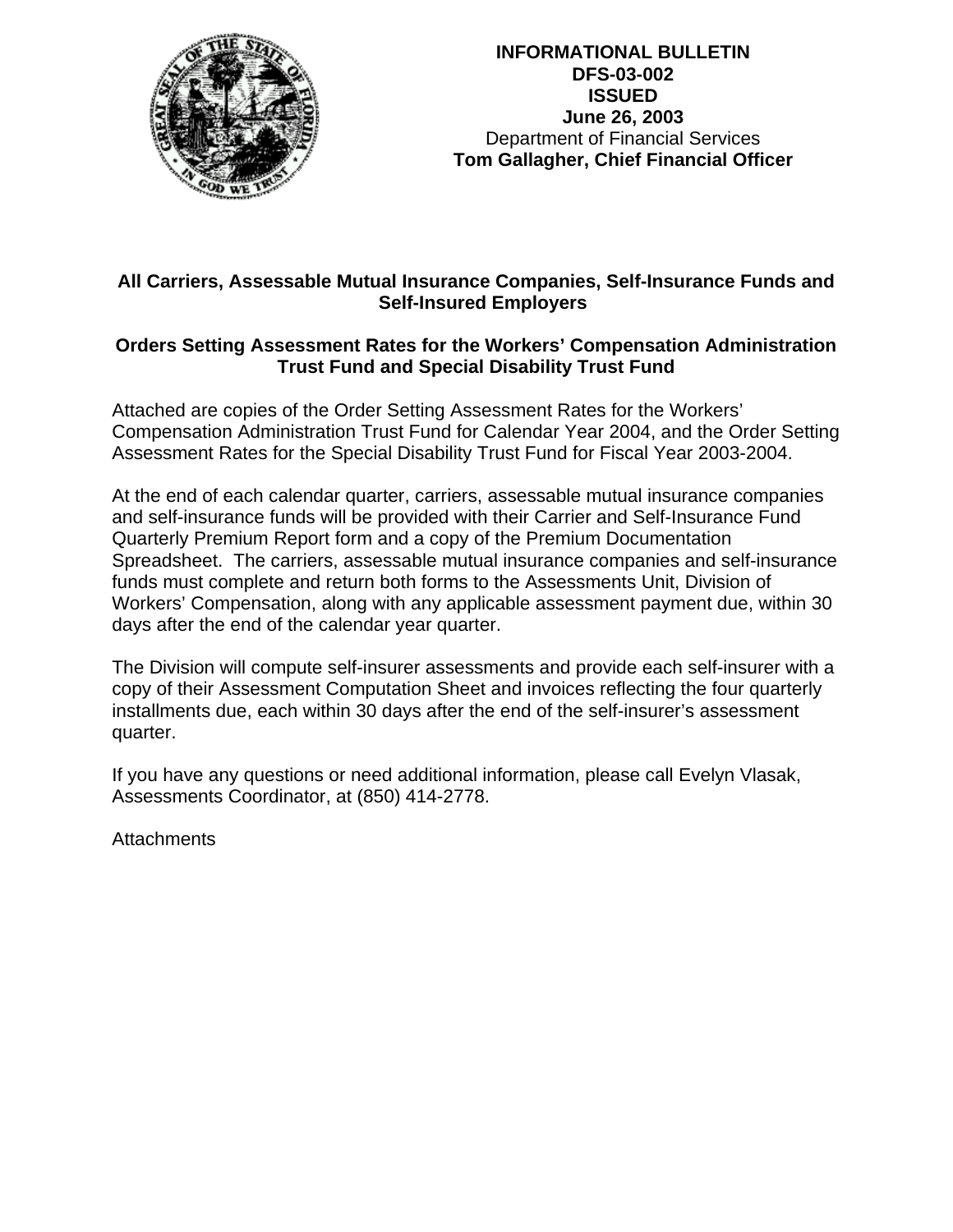## **STATE OF FLORIDA DEPARTMENT OF FINANCIAL SERVICES DIVISION OF WORKERS' COMPENSATION**

### **ORDER SETTING ASSESSMENT RATE FOR SPECIAL DISABILITY TRUST FUND FOR FISCAL YEAR 2003-2004**

 Section 440.49(9), Florida Statutes, creates the Special Disability Trust Fund and provides that it shall be maintained by annual assessments on the insurance companies writing insurance in the State, commercial self-insurance funds, group self-insurance funds, assessable mutual insurers, and self-insurers. The Division is required to annually compute the assessment rate, which, by law, must not exceed 4.52% of net premiums written. The Division has computed the assessment rate for the fiscal year beginning July 1, 2003, and accordingly it is:

**ORDERED** that each insurance company writing compensation insurance in the State, each commercial self-insurance fund and each group self-insurance fund under sections 624.462 and 624.4621, Florida Statutes, respectively, and each assessable mutual insurer under section 628.6011, Florida Statutes, pay an assessment equal to four and fifty-two hundredths percent (4.52%) of the net workers' compensation premiums written in the state of Florida. Each self-insurer shall pay an assessment equal to four and fifty-two hundredths percent (4.52%) of net premiums computed by the Division, as if the company had purchased compensation insurance in Florida.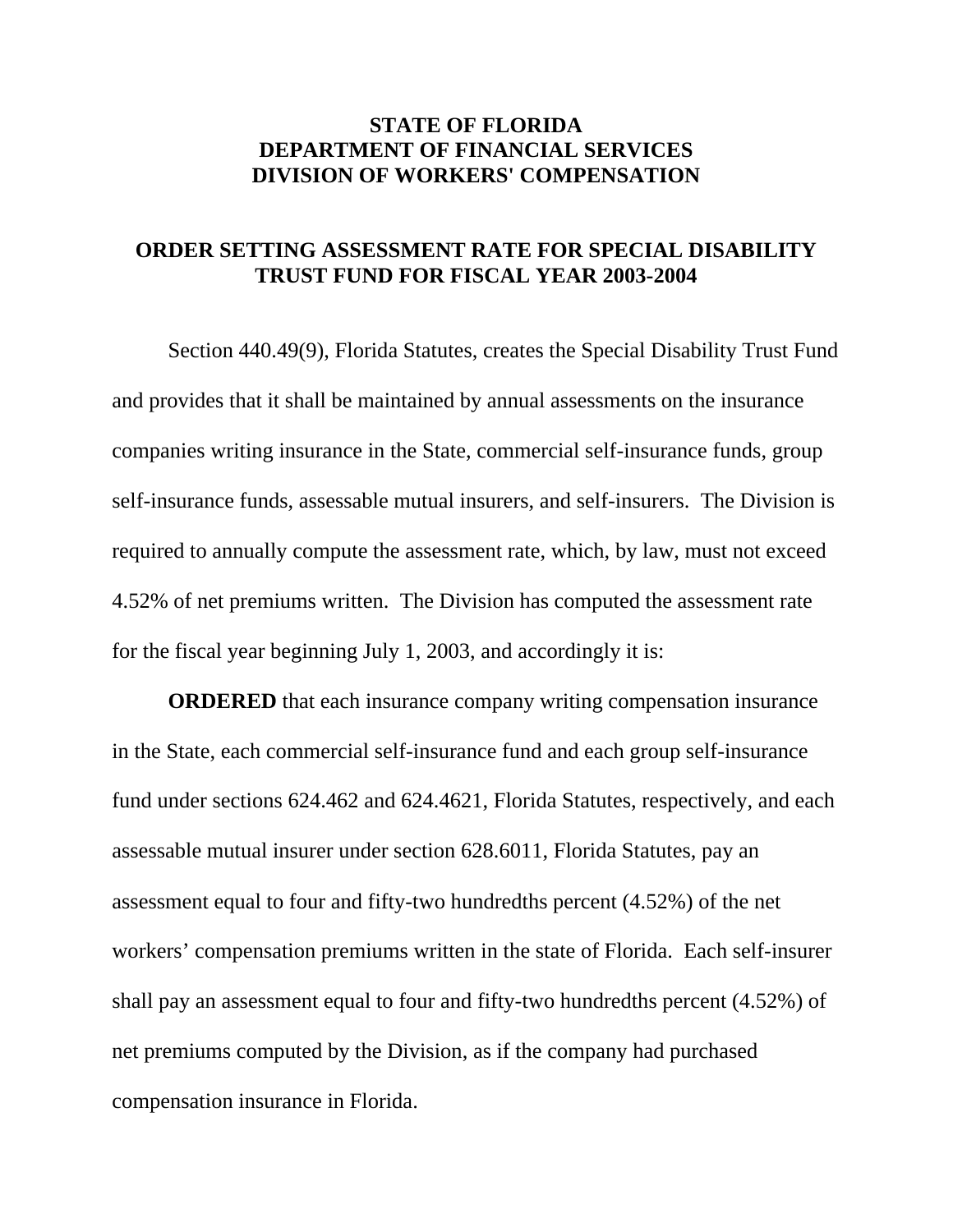The Special Disability Trust Fund assessment shall become due and be paid to the Division of Workers' Compensation quarterly at the same time and in addition to assessments for the Workers' Compensation Administration Trust Fund, as provided in section 440.51, Florida Statutes.

Done and Ordered at Tallahassee, Florida this 26th day of June 2003.

E. Tanner Holloman **Director** Division of Workers' Compensation

\_\_\_\_\_\_\_\_\_\_\_\_\_\_\_\_\_\_\_\_\_\_\_\_\_\_\_\_\_\_\_\_\_\_\_\_\_\_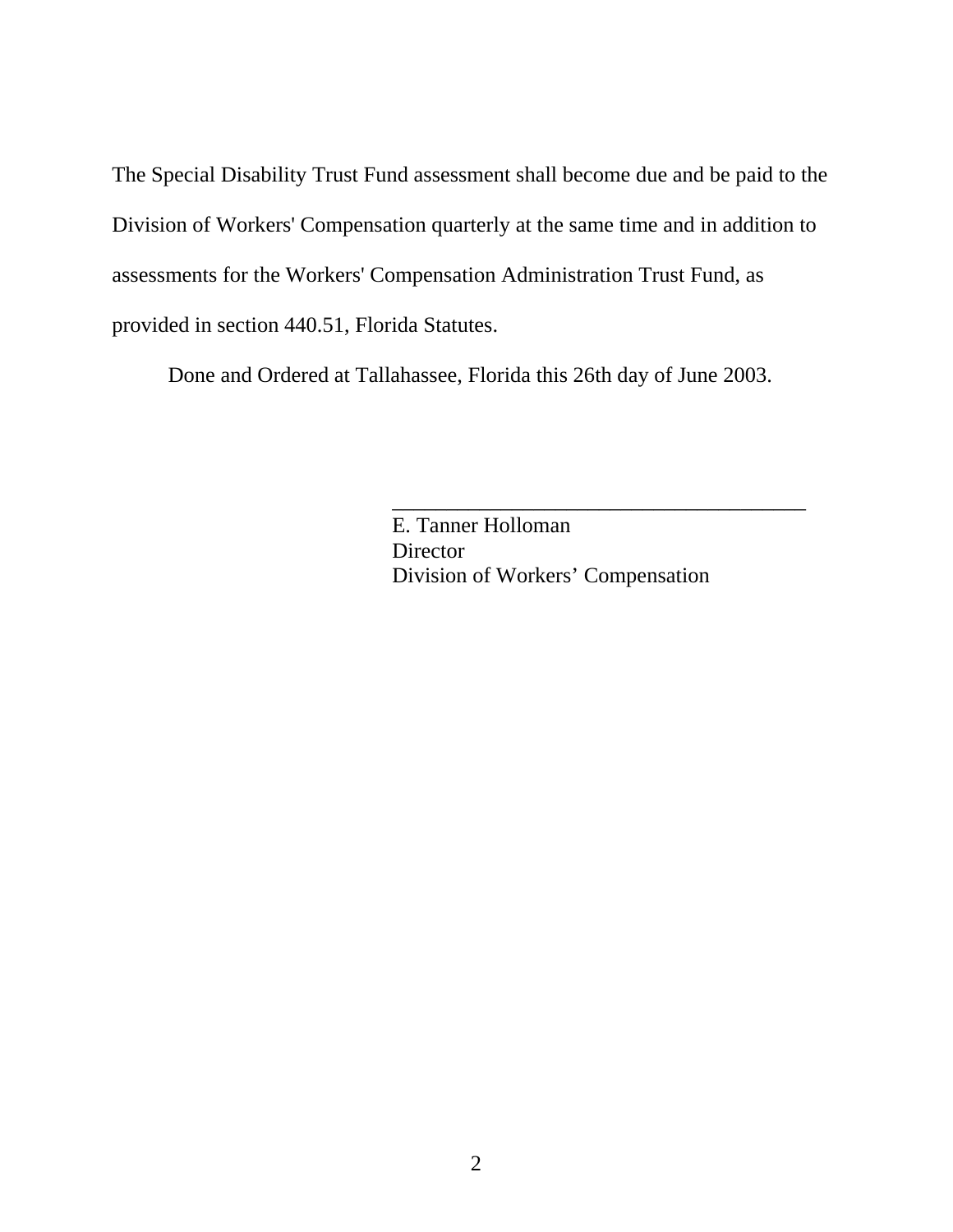## **STATE OF FLORIDA DEPARTMENT OF FINANCIAL SERVICES DIVISION OF WORKERS' COMPENSATION**

# **ORDER SETTING ASSESSMENT RATE FOR WORKERS' COMPENSATION ADMINISTRATION TRUST FUND FOR CALENDAR YEAR 2004**

 Section 440.51(1), Florida Statutes, directs the Division of Workers' Compensation to estimate annually the amount necessary for administration of the workers' compensation law. The Division must notify carriers and self-insurers, by July  $1<sup>st</sup>$  of each year, of the assessment rate for the next calendar year. With respect to calendar year 2004, the Division has estimated the annual amount necessary for administration of the workers' compensation law, and accordingly it is:

**ORDERED** that each insurance company writing workers' compensation insurance in the State, each group self-insurance fund under section 624.4621, Florida Statutes, each commercial self-insurance fund under section 624.462, Florida Statutes, and each assessable mutual insurer under section 628.6011, Florida Statutes, pay an assessment in the amount of one and one-half percent (1.5%) of the net premiums collected (or earned, as per Division Bulletin 228) on workers' compensation insurance issued by the company in the state of Florida. Pursuant to Chapter 2000-150, Laws of Florida, the net premiums assessed for the calendar quarter shall be adjusted to include the deductible premium credits or